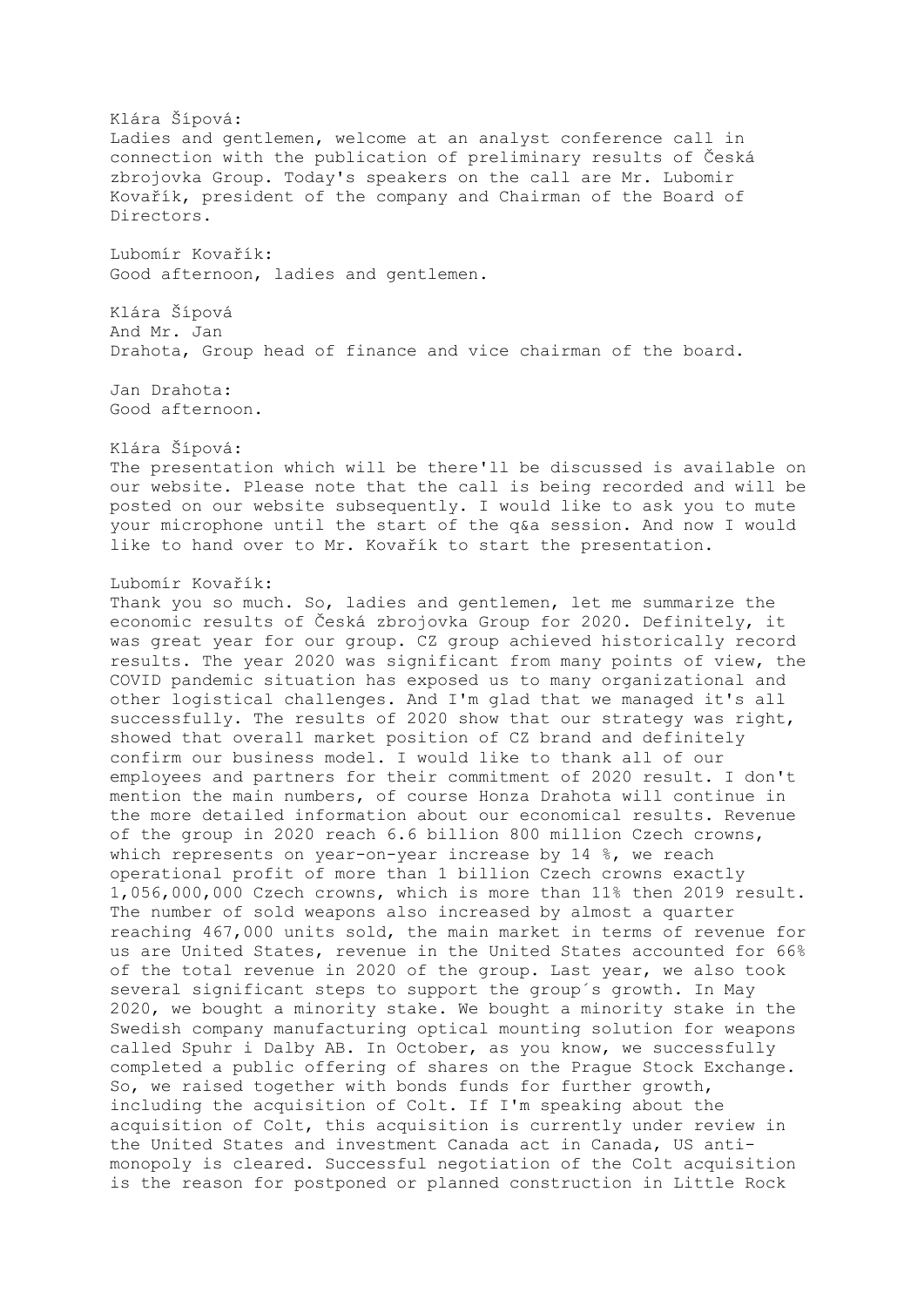from three to five years. I would like to ask you for another slide or next one. Thank you. As I mentioned, we sold 467,000 units. This number is represented by more than 300,000 units shotguns, pistols and 162,000 long guns. From geographic perspective, we generated 66% of revenue from the United States, 30 % from Europe, 15 % from the rest of the world and 5% from the Czech Republic. It was necessary to say that as you know the contract with the army of the Czech Republic was postponed and we expected fulfilment of this contract within 2021 to 2023. I would like to ask Honza about to continue with this presentation.

## Jan Drahota:

Thank you Luboš. If we dig deeper or dive deeper into the into the financials, you see that more details on the revenues growth. Revenues grew by 14.6% to 6.8 billion CZK. Luboš already mentioned, I think that what is worth mentioning is that this is perfectly in line with the average growth rate we showed during the IPO for year 2017 - 2019. So, it shows that we are able to maintain the growth trajectory, quite nice growth trajectory of more than 14% growth per annum. If you look at operating profit, on the right-hand side of the slide, you see that operating profit grew by almost 12% to record 1.1 billion 56 million CZK which is a margin of around 15.5%. And once again, this is a record figure for our group and it shows that we are growing and we are going in profitable manner. underlying EBITDA from continued operation, here I will pause for a while we did when we speak about underlying EBITDA from continued operations, we do discuss the EBITDA not taking without getting account or eliminating the gains and losses incurred on the foreign exchange derivatives. So, basically, we took upon your recommendation or feedback from last time. So, we started to show and report underlying EBITDA only. So, we will see that underlying EBITDA from continued operations rose to 1.47 billion CZK which is growth of gain around 12%. And also, what was said today that the Board of Directors proposes a dividend from profits of 2020 of 7.5 CZK per share. I think that what is also worth mentioning in connection with the figures which I just presented, meaning especially profitability figures or operating profit or underlying EBITDA is that we did incur substantial one-off costs connected with the IPO which were banking all the advisor and banking fees. Those accounted to around 120 million CZK. You see it on the on the slide and out of those 120 million CZK 88 were according to IFRS directly to equity, so they didn't influence the bottom line but still 31 million CZK did influence or did increase the cost for services incurred. So, you know if you were to adjust the EBITDA for one off costs, you could increase the reported underlying EBITDA or operating profit by this amount because this we did not deduct those costs from for our calculations. We didn't do these adjustments okay. So, this is just for you to see and it shows that the results are very solid and robust. As we did already for the first time in for the nine months of the year 2020, we are giving you a guidance for the full year. In terms of revenues, we give two sets of numbers. One is on standalone basis. So, for revenues we expect to grow and we expect the growth of revenues to reach a range of 7.1 to 7.4 billion CZK. That's basically as for revenues as for the underlying EBITDA, we speak about 1. 45 to 1. 65 billion. CZK underlying EBITDA, so these are standalone figures for CZ Group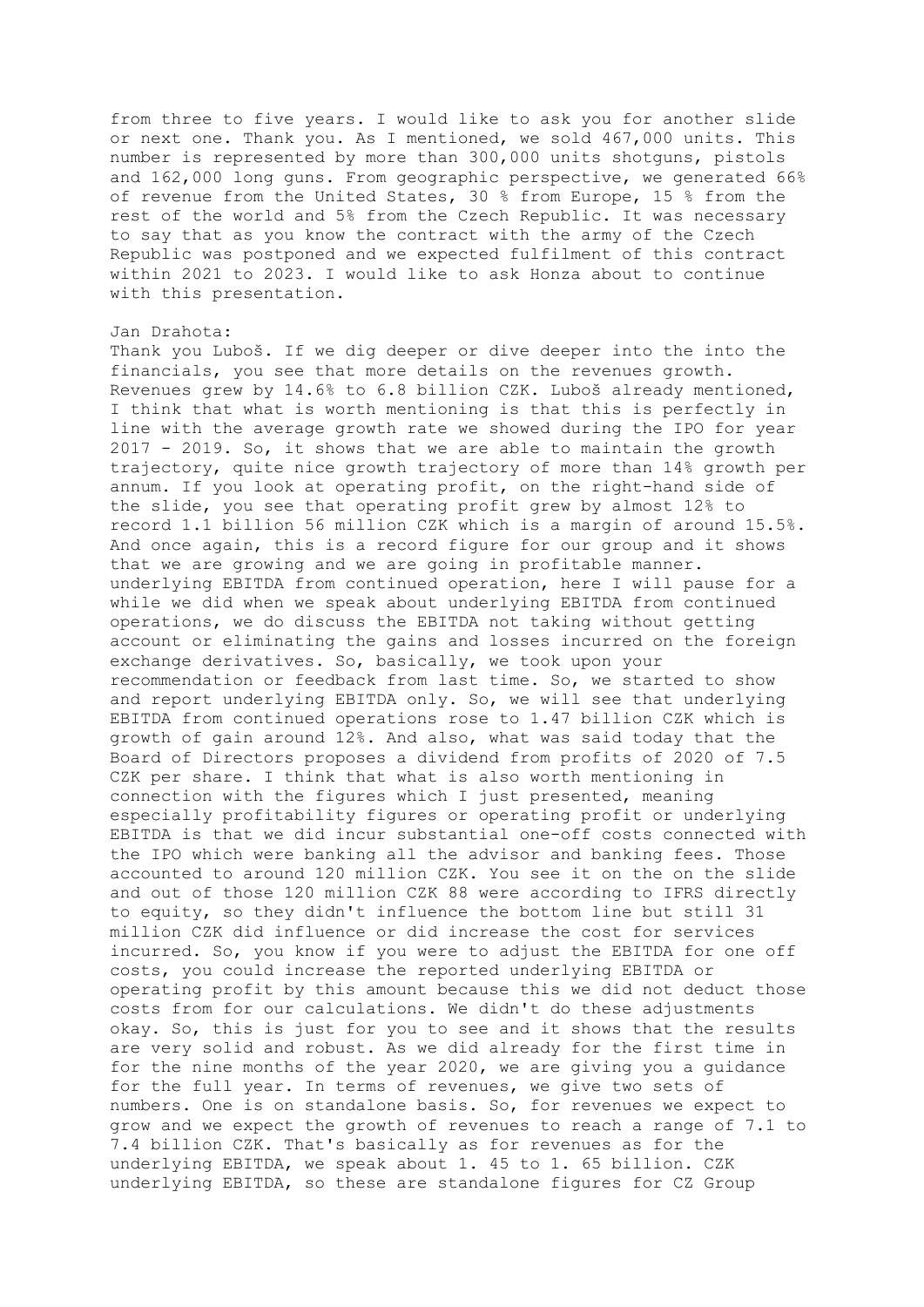only. As you know, we did sign an agreement to purchase 100% stake holding in Colt holdings company. This transaction is currently being under regulatory review, both in Canada and the United States. We still count that it should be completed or implemented in q2 2021. Obviously subject to regulatory approvals. And just to give you an idea, how large the business is to become once Colt is part of the group on a full year basis the 2021 guidance would be 12.5 to 12.8billion CZK in terms of revenues. So, pro-forma combined group of Colt + CZ on a full year basis. Obviously, we will not be owners for full year. And as far as the underlying EBITDA from continued operations, we are talking about 2.35 to 2. 55. billion CZK. So sizable increases in both matrixes in both revenues and EBITA. And it shows that the group is really transforming itself by the acquisition of Colt, and we believe that it not only makes us bigger, but also much stronger than then on our own. If you go to the next slide, I think on this slide, what we want to tell you is how the profitability translated into cash generation. Here, I mean, it's, you know, 120% of ratio operating cash flow versus EBITDA. It's too good to be true, I would say, and it's influenced by two significant things. One is first of all, as you already know, and you already have it in the nine-month figures, that we did manage to collect the large receivable, which was outstanding at the end of 2019. After one military law enforcement customer was in the size of around 35 million Euros, which means that there was a big impact to the cash flow generation and as a first thing, and second thing is also influenced by pre payments from larger military law enforcement contracts, which we received before the end of the year, which were in the amount of around in excess of 300 million CZK, I think, they were slightly shy of 400 mm CZK. So, this is influencing the free cash flow generation because this is because the figure is really high. But still nevertheless, if you subtract those two, it's still super strong cash flow generation and show that the business has very good conversion cycle. As far as the capital expenditures are concerned here, once again, I would like to commend what we are showing here, we are not showing here full cash flow from investment activities, because it will be misleading because we will be showing also here, for example, Spuhr acquisition, but we are showing pure capex spend or pure money spent on capital expenditures related to machinery and our production capacity, 331 million CZK in 2020, which is slightly shy of 5% of revenues. And it's well in line with the guidance of 5 to 7% of revenues spent on capex so that's comment here. As far as the guidance for this metric is concerned, we keep the what we already said in the prospectus in the IPO, that we intend to spend 5 to 7% of revenues on capex, obviously, I think what is important to say here that there are things which are influencing this and those met factors are at one age, our ability to spend the capex, so basically to introduce it and implement it so we don't spend only just for sake of spending. And secondly, as you know, we are currently in the process of regulatory review for acquisition of Colt and obviously, this acquisition will then significantly influence our view on capex, meaning that we will incorporate group view on the capex for both CZ that meaning Czech Republic and USA meaning Colt.

If you go to next slide. As far as the debt structure or leverage of the group is concerned, we like to keep it conservative you know it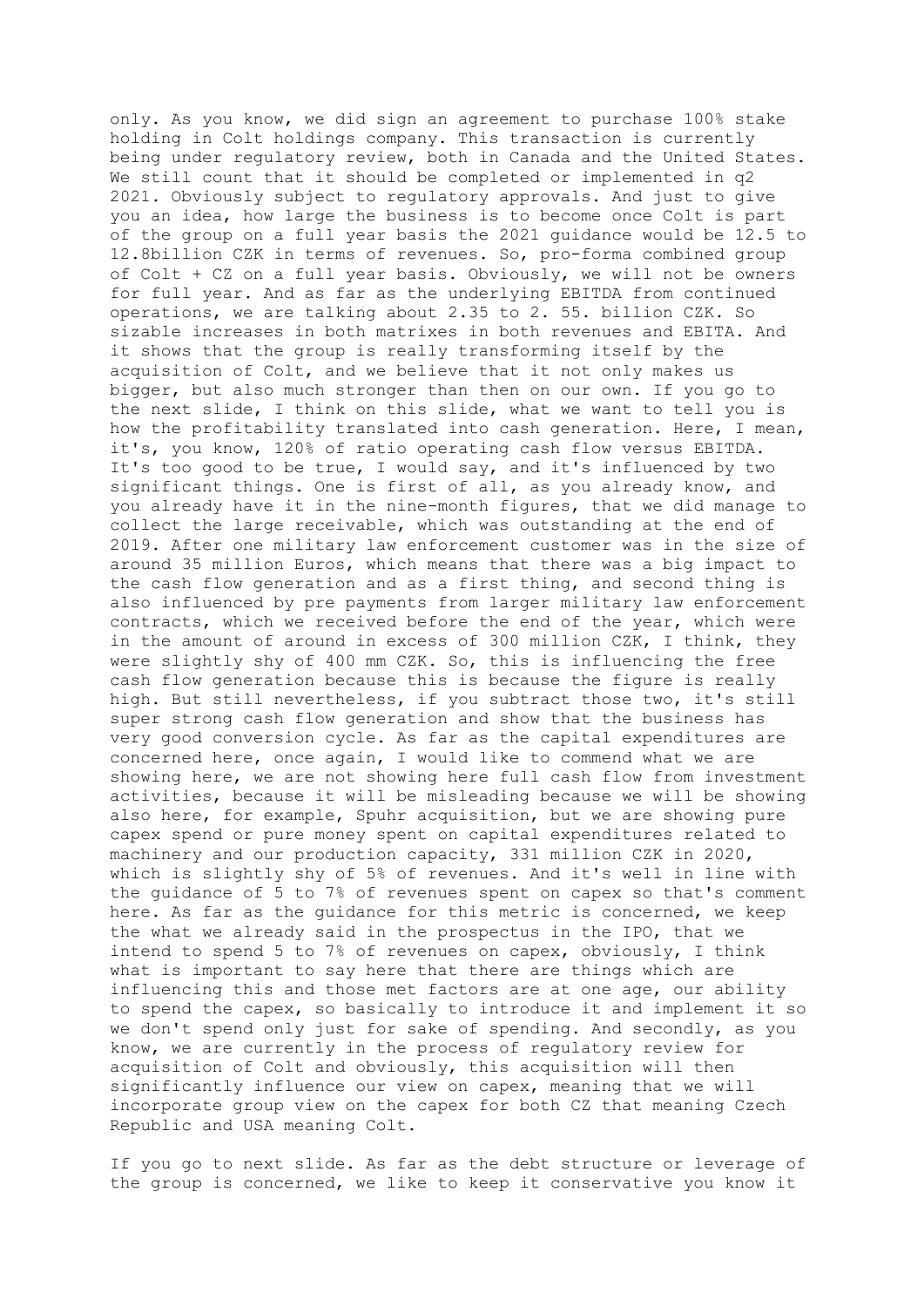so we are not too aggressive to leverage. And here the messages, the messages you can take from here are basically twofold. First of all, on the right-hand side of the slide, our debt maturity profile, we did successfully place 5 billion of new bonds two weeks ago, the bonds are due in 2027. So, we can say that we have enough resources to satisfy all our needs, meaning payment for Colt, capex needs, general corporate proposes so that's the first message. Second message is that at the end of last year, the leverage was and I already told you that was around zero times the EBITDA and after implementation of Colt, we expected you know taking into account current profitability or calculating risk current level of profitability. Other things to take into account or other factors, meaning the situation in terms of balance sheet or both company's net debt to EBITDA, or net leverage ratio, we expect to be at around two times EBITDA. So still very conservative level. Yeah, that's basically a comment to this. And this is it for me. So, I think that now, I will, I will hand this over to Klara again, to guide us through questions and answers.

## Klára Šípová:

Thank you, Jan. And thank you Lubomir for the presentation. Again, I would like to ask everybody to mute microphones. If you're not speaking, we are hearing some background noise, baby related noise. So, I don't know who that is. But, please. So now we can move to q&a session. You can ask questions if you raise hand via Teams application, or you can simply speak directly if you are connected via telephone. And the first question comes from Jan Raška.

### Pavel Ryska, J&T:

Good afternoon, everyone. So just to make sure you hear me at the moment. Yes, we can hear you. Perfect. Okay, great. So, I'll start. So first of all, congratulations on the good results. And thank you for the change in the EBITDA use for the presentation, I think it's helpful, I see the underlying EBITDA. I have a couple of questions; I will start with your outlook for growth for this year. So just to understand the expected growth in revenues, you're expecting some single digit growth, given that you commented last year that you were almost at full capacity in terms of production? So, if you could comment on how you're going to achieve the growth, is it by price increases? Or is it that you have found additional capacity to produce. Or is it the acquisitions that you that you made last year? And my second question touches the acquisition of Colt, if you could a little comment on the margins, because it seems that the combined EBITDA margin will be a little lower. And if you're expecting some synergies from, from the acquisition and finally, what do you expect the split between civilian and public sector sales to be after you acquired Colt? So that's it, thank you.

## Jan Drahota:

Okay, maybe from the last question and we said it, when we did announce the signing of the documentation, we acquired Colt we expect or the pro forma estimate of the split between military and law enforcement customers and civilian market customers will be around equal. So basically, those two companies fit and complement each other very well. So, whereas CZ has majority of customers in the commercial market, Colt has it the other way around. So, the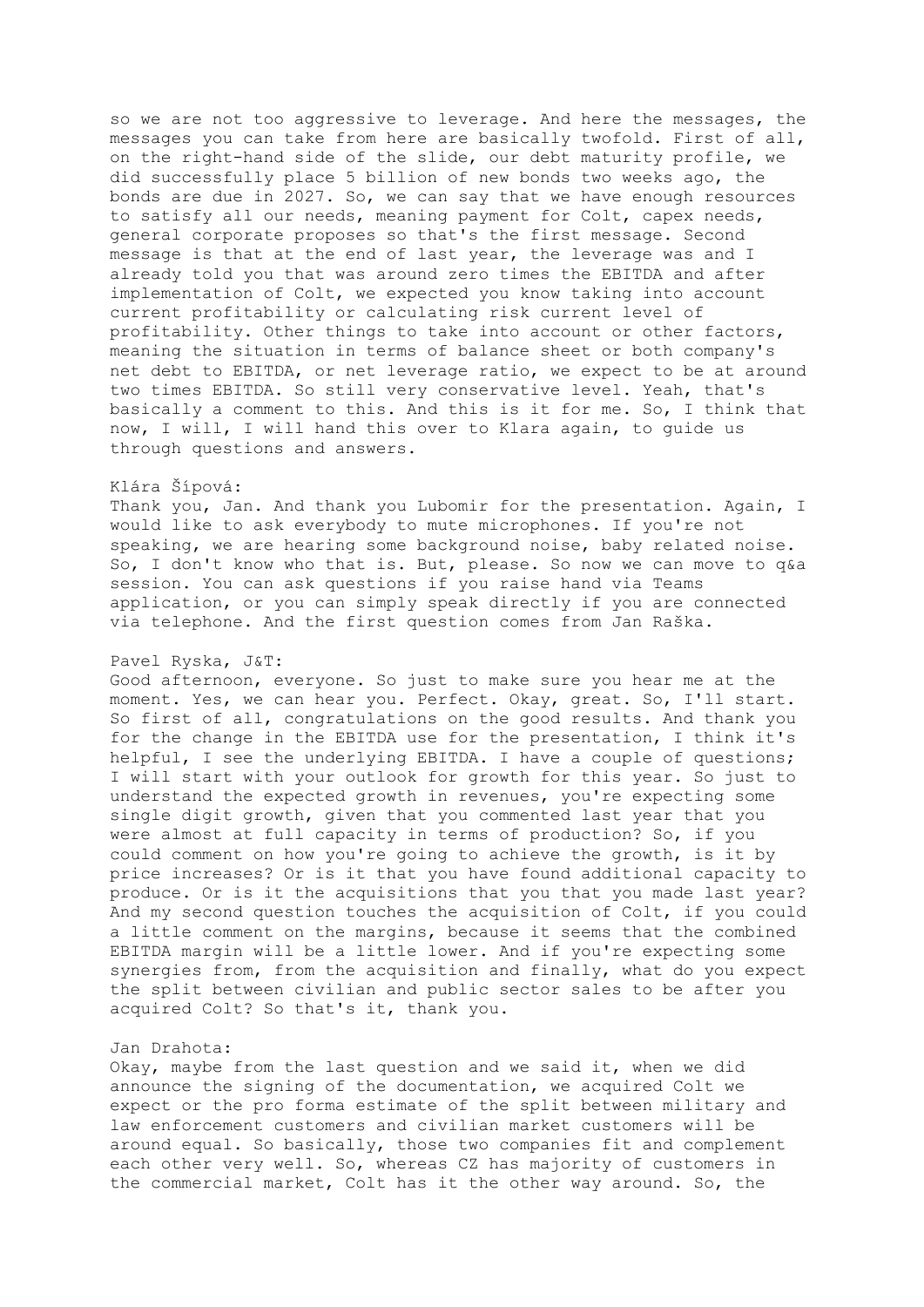combined group would have held even split of sales to both commercial and military customers. That's the first thing as far as the synergies are concerned, obviously, we believe that the group will be much stronger. Together, the two companies will be much stronger today together in the in the group and then on its own, that's for sure. We believe that there are enormous synergies in r&D, in the area of customers, especially because of strong credentials of CZ in r&d and Colt in a MLE market, you know, Colt is benchmark there. So, we knew that there will be synergies, but to give you an overview on how we did approach to transaction, we approach to the way that we were analysing and pricing the target on a standalone basis. So, we believe that there will be synergies explored, and both managements of both companies are working hard or will be working hard to find those and monetize those. And we believe that it's really a huge space to explore. And we believe that we can play a strong role. As far as, as your first question was about?

Pavel Ryska: The first question was about the how do you mean to achieve the goal, okay. If it is prices or the amount of guns produced?

## Jan Drahota:

That's a very good question, and the answer is not simple. First of all, as you know, we are investing more than depreciation every year. So basically, our capacity is gradually growing. And we approach the market the way that it's not only about pieces sold, but it's also about structure of pieces sold, meaning high value, higher price and higher value added, obviously. So, we expect to grow because of the mix, mainly, that's it and, and but also pieces, because maybe what would be good to say at the beginning, what we see today is strong market across the globe, you know, we are oversold, or we are not able to meet the demand from across the globe. It's not only Czech Republic, it's not only United States, it's everywhere. So, we see very strong market for a very strong demand for our products, globally. So that's why we said to our guidance, that the biggest risk, we see our ability to meet the demand because that's really what is limiting our ability to meet demand. Expect to grow, what we show you as a guidance is something which we believe is reasonable. And, and we stand behind it. And as far as the ability to produce, we believe that we are able to make it so. So, I mean it's combination of product mix and ability to grow is more pieces. So that's basically it. But nothing yet calculated from acquisition of Colt and stuff like that. This is still standalone, if we are talking about standalone business without any synergies coming from acquisition of Colt.

Pavel Ryska: Okay, thank you. Thank you very much.

Klára Šípová Yes, thank you. We still cannot connect with Mr. Raška. Maybe he will send us his questions via email and I can read them. But we have Mr. Petr Bartek from Česká spořitelna, Peter go ahead.

Petr Bártek, Erste: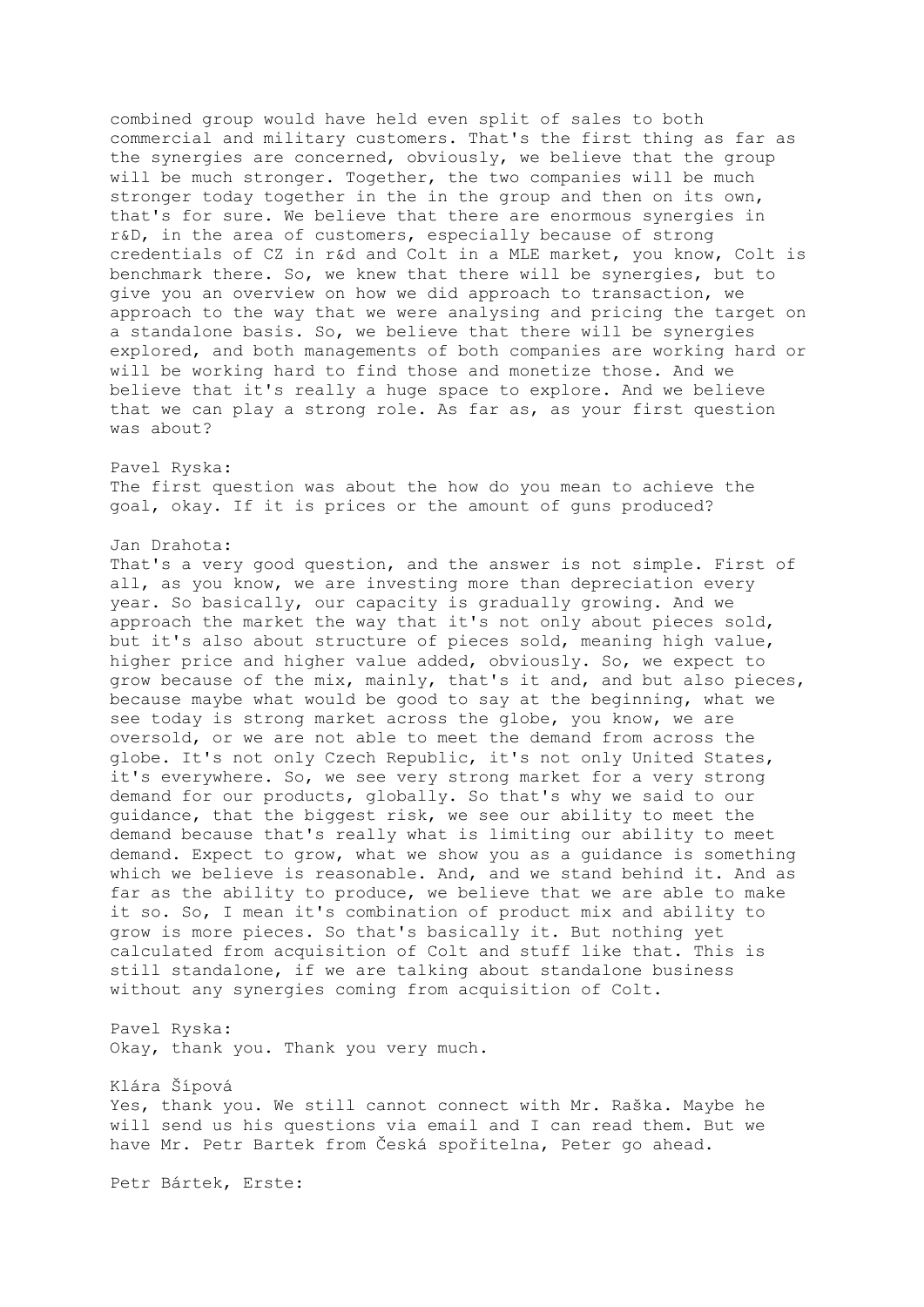Good afternoon. Also, congratulations to the very strong results. And if you can comment little bit more in detail about the particular markets and whether you experienced any changes in market dynamics in the US civilian market, or is it still the same? Also, in q4, you had quite a nice increase in Western Europe, in the EU. So, if it does reflect some initial results from the new sales team, which you have in Western Europe. Maybe if you can comment how the market looks like after the closure of the factory of SIG Hauer, and in terms of the deliveries for the Czech army, should we expect the majority of this contract to be fulfilled in the next year? Or what would be the timing? And also what do you think about the potential magazine in the US it will have any impact on you? Positive short term negative long term?

### Lubomír Kovařík:

Okay thank you maybe I will stop is the army of the Czech Republic, we expect that the fulfilment of the frame contract the total value of the frame contract is 2.3 billion Czech crowns as approximately 40,000 pieces, we expect the fulfilment will start year. And we have always received order from the army of the Czech Republic and we will continue from this year to next year and to 2023 definitely this is information about the army of the Czech Republic. Now at the moment, the situation of the Ministry of Defence or department of defence is much more clear because as you know, the government of the Czech Republic increase or maybe give the rest 5 billion CZK to the budget of the army of the Czech Republic, it means that all planned project will be realized. Information about the US Army or about the US market, as you know, they are not so strong is the position of the civilian version of the assault rifle is the highcapacity magazine, this is just about the 10s or hundreds pieces. We don't expect any big influence to the discussion, which are now at the moment in the US.

# Petr Bartek:

Question about the European sales and the US market in general.

### Lubomír Kovařík:

Okay, just information about this exam where this information is correct. We see this something as an interest of the European government to find a producer from the European Union market, not from the United States market. Definitely this is connected with the policy from US. And we expected that to the participation of the European tenders, it will be necessary to be as a European proper producer.

### Jan Drahota:

Yes, maybe to add to Western Europe, I would say that you have to look at it away. And we did comment in the in the figures for nine months. And it was also for six months and mentioned in the perspective of Europe Western Europe was closed at the beginning of last year because of COVID. And obviously, what we see is that what pays off is that we have a much more intensive discussion with our Western European distributors on commercial side as well. And what we see is that there is quite a nice demand for our products in Western European markets, especially pistols and rimfire rifles. We are very competitive on the side of sporting pistols, so these are,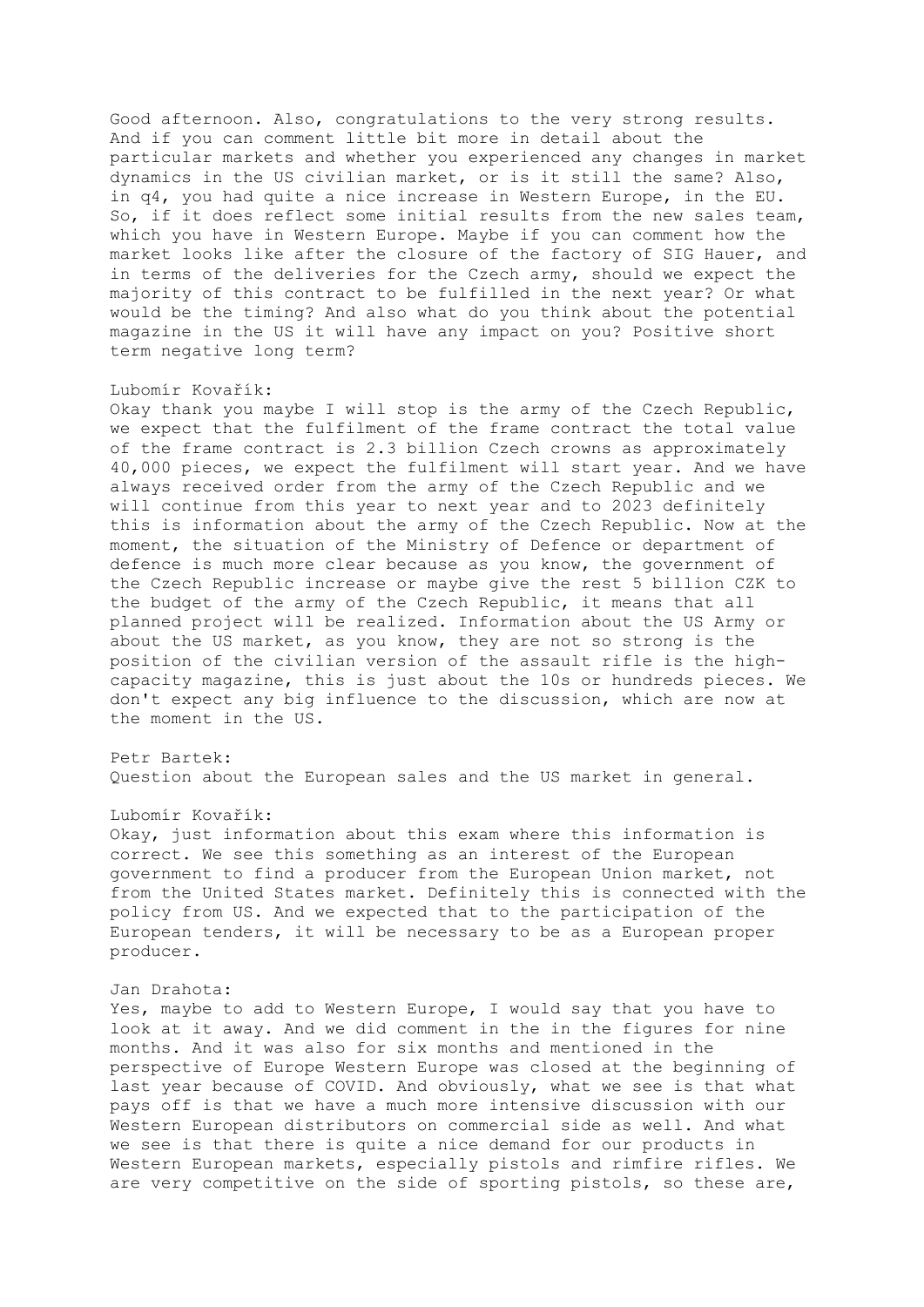you know, or steel frame pistols. So, these are very competitive and we believe that and we still see back orders not fulfilled. So we still see strong demand, which continued from last year. So that's basically it.

## Petr Bartek:

A follow up question also. So, the increase in Western Europe is partly a kind of pent-up demand or fulfilment of the demand from previous quarters? It's my link to the civilian market or to law enforcement?

## Jan Drahota:

Yes, the majority it will be in the in the civilian market. So, all the markets are individual markets, which we serve in the Western Europe are growing, or most of them are growing in terms of the commercial market. And obviously MLE market the bigger things are taking more time. So, it would be premature to say that we have more initiative on Western Europe and it starts to bring its roots because it's really a long-term process. But we know already that because we spend much more time with our customers, with some of our customers locally, our team in Germany, it breakthroughs because we can, we can first of all, adjust or we can offer terms including your pricing terms, which are I would say suitable for the market. And what it means is that there are products where we have higher pricing power as we already discuss, and they are products where we have lower pricing power. And we are able to take this into account and then have sound commercial budget policy, which at the end of the day helps our bottom line.

Maybe one more comment to US commercial market, discussion about assault rifles, high-capacity magazines, as Alice Poluchova is not here today in our head of US, our president of US I think what makes sense to say that first of all we are used and, in some markets, it's already applied that only that high-capacity magazines are not possible to be sold. So, we are used to that. So, this is not the problem. We are not present in the AR 15 platform we are not present there. Our brands are sold in hundreds of pieces. And the only product which could be bucketed is a scorpion but because we have such a wide range of products and you saw on the slide from Luboš that the biggest growth for us was on the hand guns, pistols. So, and those are not being discussed at all. So, what I want to say is that and we emphasized it several times, diversification of our product mix gives us a strong belief that we have, that we are able to know better and basically monetize and any market changes and situations.

Klára Šípová Thank you. And we have a question from Mr. Pavel Ryska.

# Pavel Ryska:

Yes, thank you. Actually, I thought of one more question. Um, so this year, I'm thinking about, especially the US market after the growth last year, which you wrote was almost 50% growth last year. So, should we understand it in the way that still the revenues in the United States will be growing even from these levels? or will there be some, let's say slight drop or normalization in the United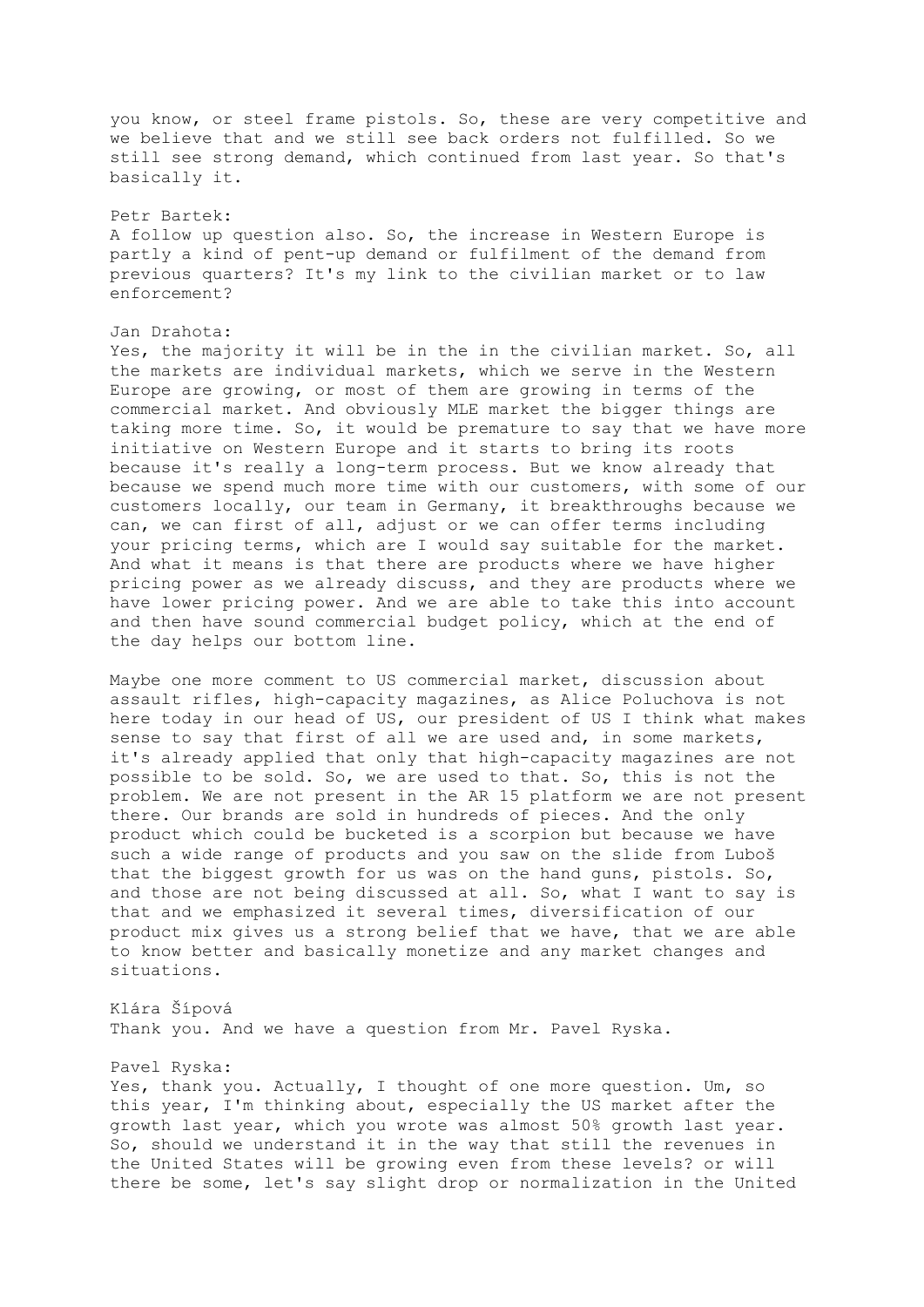States, and the other regions will compensate for this? That's, what I'm curious about.

#### Jan Drahota:

Okay. We don't like to go down on any market as the first thing, no matter what market it is, you know, it's not in our DNA to say that we will go down so this is it, because we still believe that the markets, in general are underserved with CZ product. That is what we believe in, the market which we can address, obviously. As far as US market is concerned, it's as strong as ever. And, what we see and as I said, you know, it's across the board, it's for, four all products. And our ability to grow in the US is once again, only limited by our capacity to produce, okay. So, without giving you guidance for individual market, we believe that there is a huge room for us to grow in the US market still, you know, even though we grew by 50%, last year, but the market is as strong as ever still as strong as ever. And the level of backorders, we have never had such as such a high level of backorders, in the US, the backorders are a little bit less firmed. And then what is let's say customary in Europe, you know, they are not as firm, but meaning that the wholesalers and distributors are putting orders, you know, and they are cancellable, by the by the level which we have is aa I said record and it's much higher than the last year sales overall, you know, so it's really enormous.

Pavel Ryska: Thanks.

Klára Šípová And next question again from Petr Bártek, ČS:

Petr Bártek:

Again, if you could give us a some flavour on how you expect the group will look like after the takeover of Colt, in terms of capital intensity, if the share on revenues, five to 7% is something that you would expect also after the completion of this acquisition or do you want to invest more in Colt and production growth? And also, in terms of the working capital, if the working capital intensity will be the same? Or does Colt use this different business model with more suppliers? So less working capital requirements or how does this look like? And back to 2020, you had very spectacular working capital development. Can you tell us what is the amount of this large prepayment for the military contract? What level of inventories she would expect going forward? Whether this level which you have now is sustainable? Should we expect an increase?

### Jan Drahota:

I think it's at the end of the day it is simple. As far as the working capital is concerned. It's a good question. Not an easy answer. Because here this year or last year, we probably would be able to reach even lower levels of working capital would there not be our effort to make sure that we have secure enough let's say capacity, meaning that we were maybe stockpiling some materials and parts to make sure that that our production is not interrupted by maybe some suppliers and stuff like that. So basically, what we were able to do is that we shifted from finished products, which may be